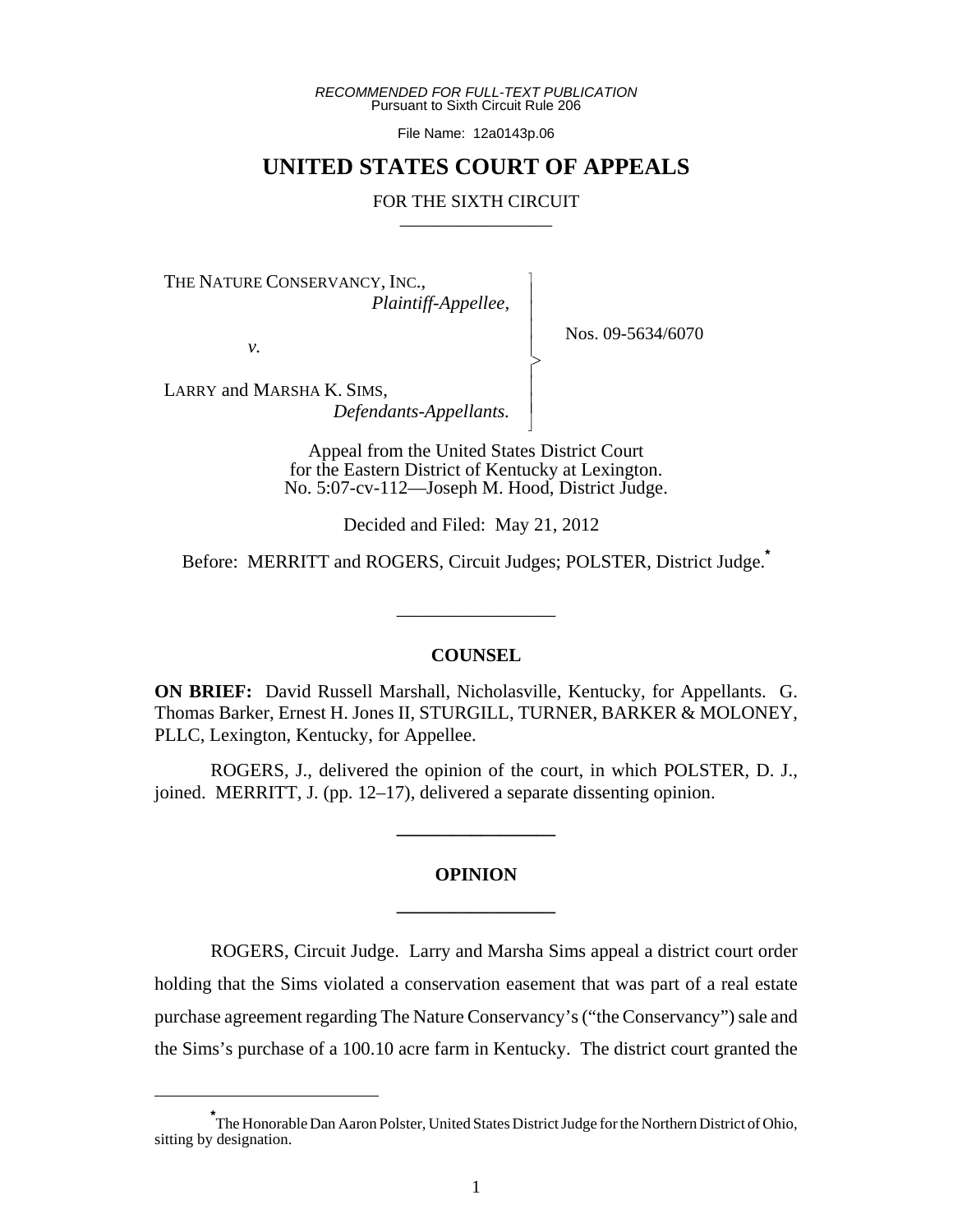Conservancy's summary judgment motion after determining that the Sims violated the easement by filling in a sinkhole and thereby substantially altering the topography of the land. In a subsequent judgment, the district court awarded the Conservancy \$99,796.41 in attorneys' fees, costs, and expenses. The Sims now appeal both judgments. The district court properly ruled, however, that the Sims violated the plain language of the easement. The district court also did not abuse its discretion in awarding the Conservancy reasonable attorneys' fees and expenses.

On December 15, 2001, the Conservancy and Larry and Marsha Sims entered into a real estate purchase agreement for a 100.10 acre farm in Garrard County, Kentucky. The Conservancy sold the property—which was appraised at \$260,400 without the easement and \$60,000 with the easement—to the Sims for \$60,084, in addition to a \$244,939 charitable pledge from the Sims to the Conservancy. The Conservancy is a non-profit charity that works to protect ecologically significant land and waterways through the use of conservation easements.

The real estate purchase agreement that included the conservation easement is at the heart of this litigation. Section 1 of the easement states that "the purpose of the  $[e]$ Easement [is] to assure that the Protected Property will be retained forever substantially undisturbed in its natural condition and to prevent any use . . . that will significantly impair or interfere with the Conservation Values of the Protected Property." With the easement, the Conservancy received an annual right to enter and inspect the property to verify that the farm was being used in conformance with the standard set forth in a Conservation Documentation Report. The Conservation Documentation Report detailed the conditions of the property as it existed on December 28, 2001, when the easement was made and entered into by the parties. The report divided the property into two areas: (1) residential/agricultural property, which could be used for the Sims's personal residence as well as commercial agricultural purposes; and (2) the Henslow Sparrow Reserve Area, which was limited to grazing livestock and producing hay. The report also discussed the rare plant and animal species on the property.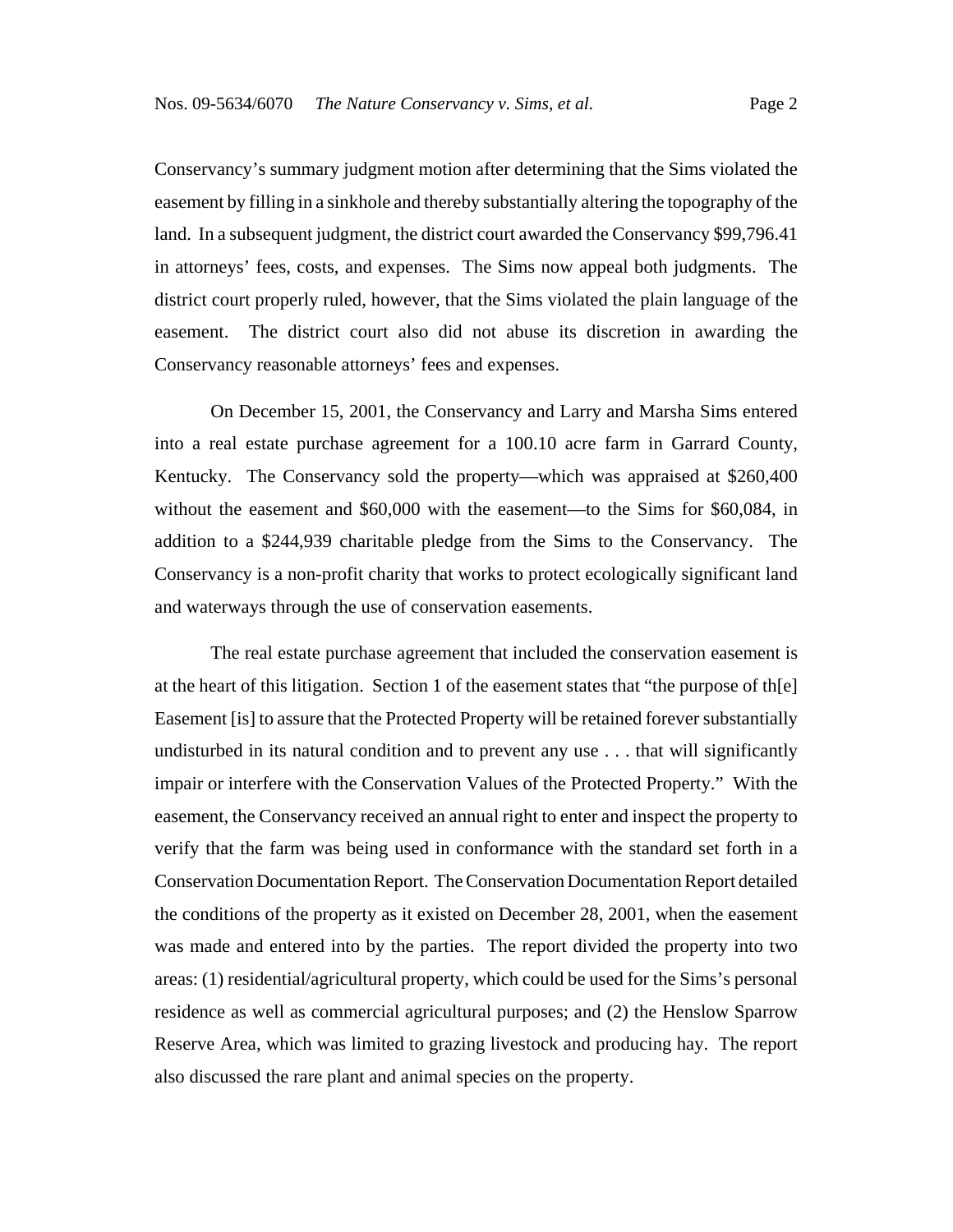In January 2005, a representative from the Conservancy inspected the property and documented several violations of the easement. These alleged violations included:

- Failure to file a livestock grazing plan (in violation of Section 3.2)
- Placement of trash in a sinkhole (in violation of Section 2.7)
- Excavation of trees around that same sinkhole (in violation of Section 2.10)
- Alteration of topography on the property by excavating and regrading a sinkhole behind the Sims's residence (in violation of Section 2.5)
- Permitting the presence of excavated mounds of dirt on the property (in violation of Section 2.5)
- Planting a burning bush, an invasive plant species, near the residence (in violation of Section 2.11)
- Unreasonably prohibiting the Conservancy from entering the property and refusing to cooperate with the Conservancy's monitoring (in violation of Section 5.2)

Though the Sims refer to one sinkhole in their brief, and maintain that they never placed trash in this sinkhole, there were actually two sinkholes involved in the alleged violations. The Complaint describes these sinkholes as one simply "located on the Property" while the other was specifically "located in the field behind [the Sims's] personal residence." The first sinkhole contained trash, which the Sims agreed to remove, so that the Conservancy dropped this allegation. The second sinkhole was located behind the residence, was tested for but did not contain trash, and is the subject of this litigation.

After the parties were unable to resolve their differences, the Conservancy filed a complaint and subsequent motion for a Preliminary Injunction to "permit [the Conservancy], and its outside consultants and experts, immediate access to the subject property, and reasonable access thereafter, to inspect and determine the complete nature and extent of [the Sims's] violations of the Conservation Easement." In response, the Sims removed the burning bush, filed the livestock grazing plan, and removed trash from the first sinkhole. The Conservancy also dropped its request to remove the trees around the first sinkhole. Therefore, the only issue that remained for litigation was whether the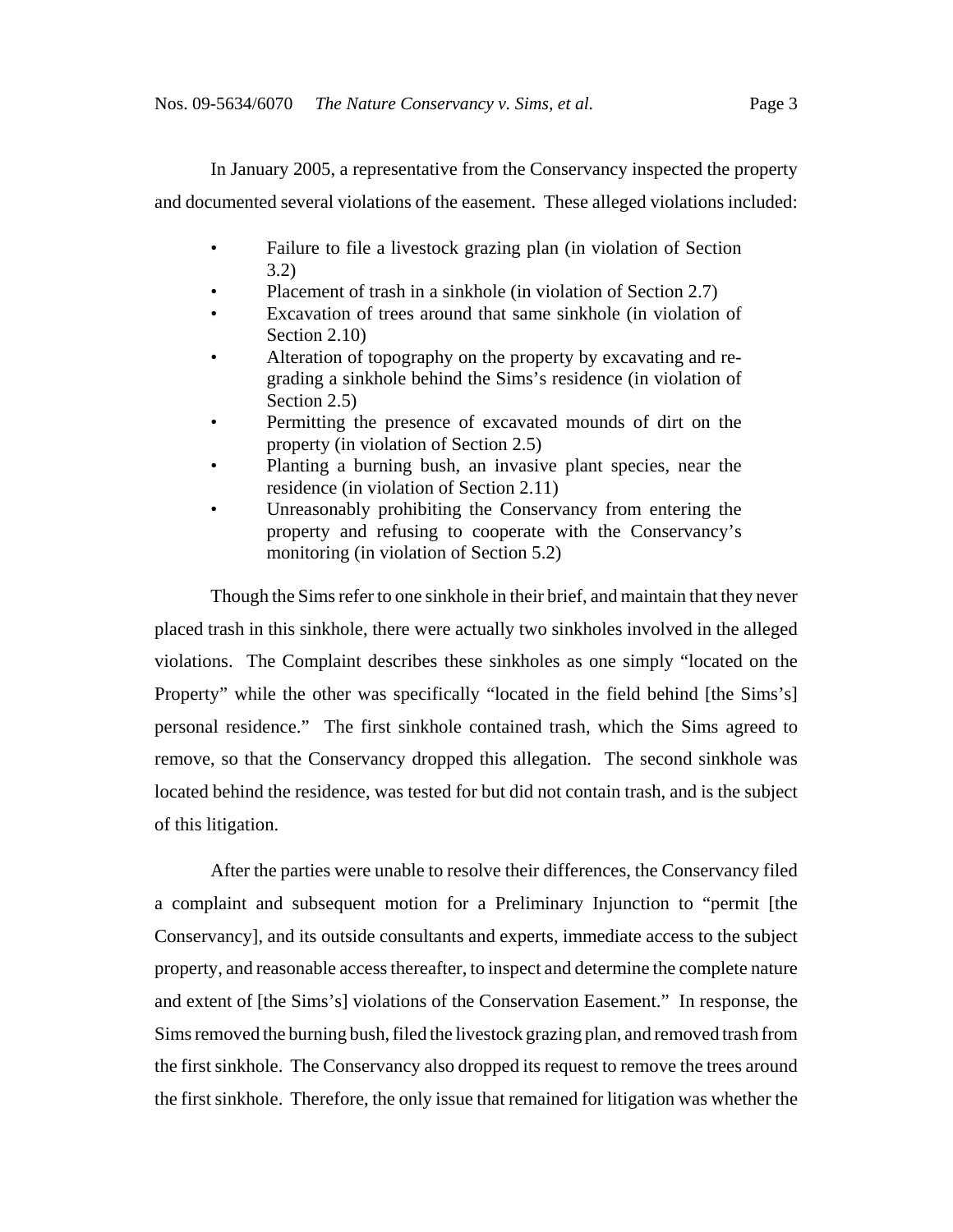Sims had violated the easement by filling a second sinkhole located behind their residence with soil from a pond excavated on the property.

As a result of a court order, the Conservancy was permitted to inspect the farm and the sinkhole behind the residence. The Conservancy conducted extensive geological core drillings, and no trash was discovered in this sinkhole. While the Sims maintained that they never placed trash in the sinkhole located behind the residence, they admitted using clay and silt from the excavated pond to level and partially fill what they described as a depression in the land. The Conservancy's geologist also conducted a study "to determine the volume of fill in the sinkhole and determine the contours of the ground surface prior to the sinkhole being filled."

The district court granted summary judgment to the Conservancy, concluding that the Sims had violated the easement. The district court held that although the easement allowed some changes to the land's topography in conjunction with authorized activities, like plowing for commercial agriculture, the easement "specifically prohibited" the substantial alteration of filling in a sinkhole. As the court noted, the Sims "did not simply plow a field . . .; they filled a sinkhole with an estimated 6,269 cubic yards of fill material so as to make farming easier." The district court subsequently denied the Sims's motion to alter or vacate the judgment.

On subsequent motion by the Conservancy, the district court entered a judgment granting the Conservancy \$77,337.50 in attorneys' fees and \$18,092.33 in expenses. After examining the number of hours billed for each motion, the district court determined that the request was reasonable except for the number of hours billed for drafting the summary judgment motion and for responding to media inquiries. As a result, the district court decreased the amount awarded to the Conservancy by \$11,774.00. However, the district court determined that all other litigation expenses incurred by the Conservancy, including expert fees, were reasonable, and declined "to question the way the Conservancy's attorneys staffed this case." A few months later, the district court increased the attorneys' fees by \$4,366.68 to account for expenses incurred after March 25, 2009.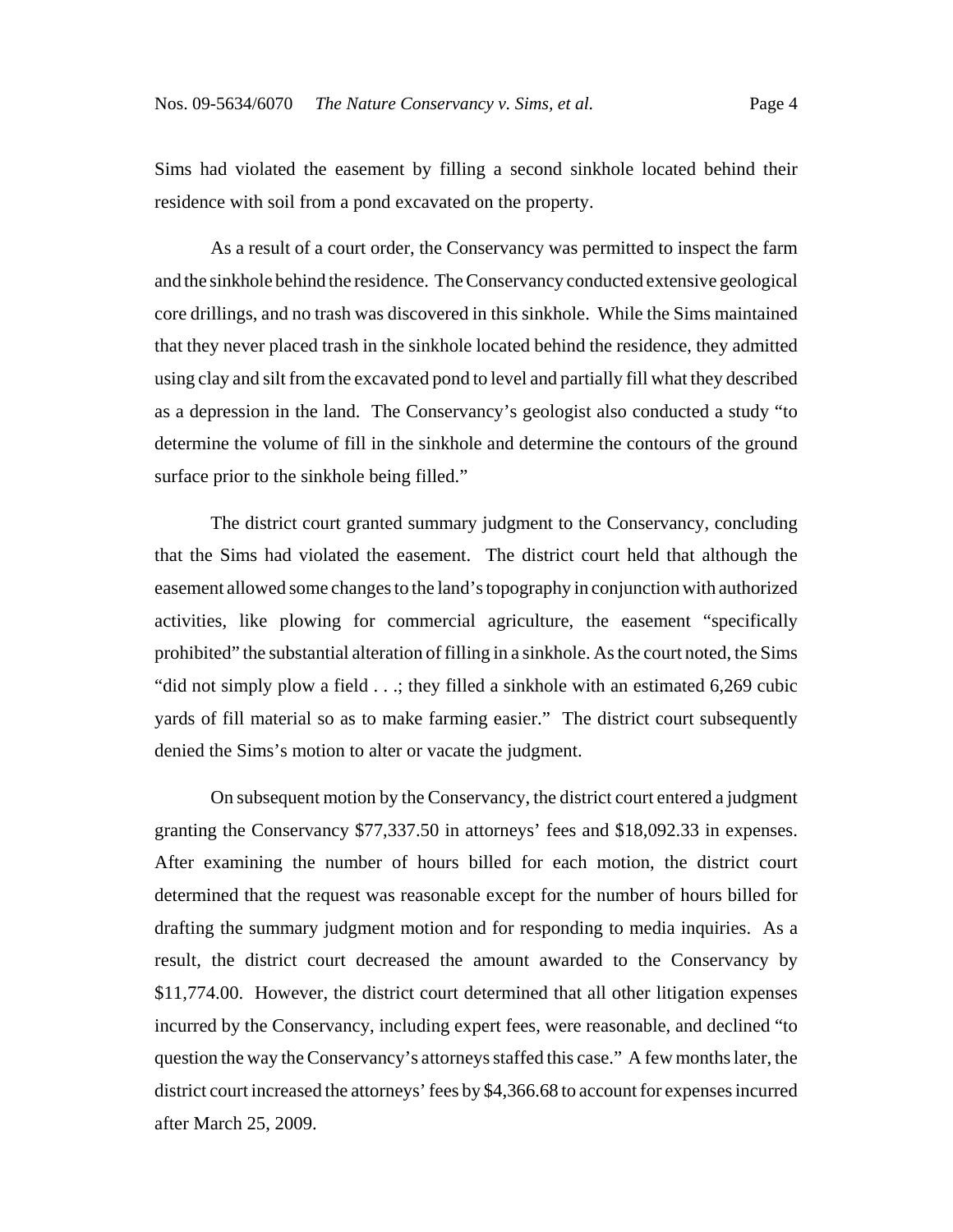The Sims now appeal the district court's grant of summary judgment and the award of attorneys' fees and expenses.

 The district court correctly determined that the Sims violated the plain terms of the easement by filling in the sinkhole behind their residence. Where the language of a contract is not ambiguous, Kentucky law limits a court's analysis to the "four corners of the document." *3D Enterprises Contracting Corp. v. Louisville & Jefferson Cnty. Metro. Sewer Dist.*, 174 S.W.3d 440, 448 (Ky. 2005). In determining a contract's plain meaning, the court is "obligated to read the parts of the contract as a whole," and when possible should embrace an interpretation that "promote[s] harmony between . . . provisions." *L.K. Comstock & Co. v. Becon Constr. Co.*, 932 F. Supp. 948, 964 (E.D. Ky. 1994) (citing *Cook United, Inc. v. Waits*, 512 S.W.2d 493, 495 (Ky. 1974)).

By substantially changing the topography of the property the Sims violated the terms of the agreement. Section 1 of the easement states that "the purpose of this Easement [is] to assure that the Protected Property will be retained forever substantially undisturbed in its natural condition and to prevent any use . . . that will significantly impair or interfere with the Conservation Values of the Protected Property." This purpose is reflected in the list of twelve restrictions on the use of the property, including Section 2.5 entitled "Topography":

There shall be no ditching; draining; diking; filling; excavating; removal of topsoil, sand, gravel, rock, or other materials; or any change in the topography of the land in any manner except in conjunction with activities otherwise specifically authorized herein.

The easement thus intended to ensure that the overall appearance and topography of the protected property remain substantially unchanged. Though the Sims argue that they were allowed to fill the sinkhole because "the Conservation Easement did not forbid them to do so," Section 2.5 obviously prohibited the Sims from placing 6,269 cubic yards of fill material in the sinkhole behind their residence. These actions were a clear violation of the plain meaning of the agreement and of the parties' intentions.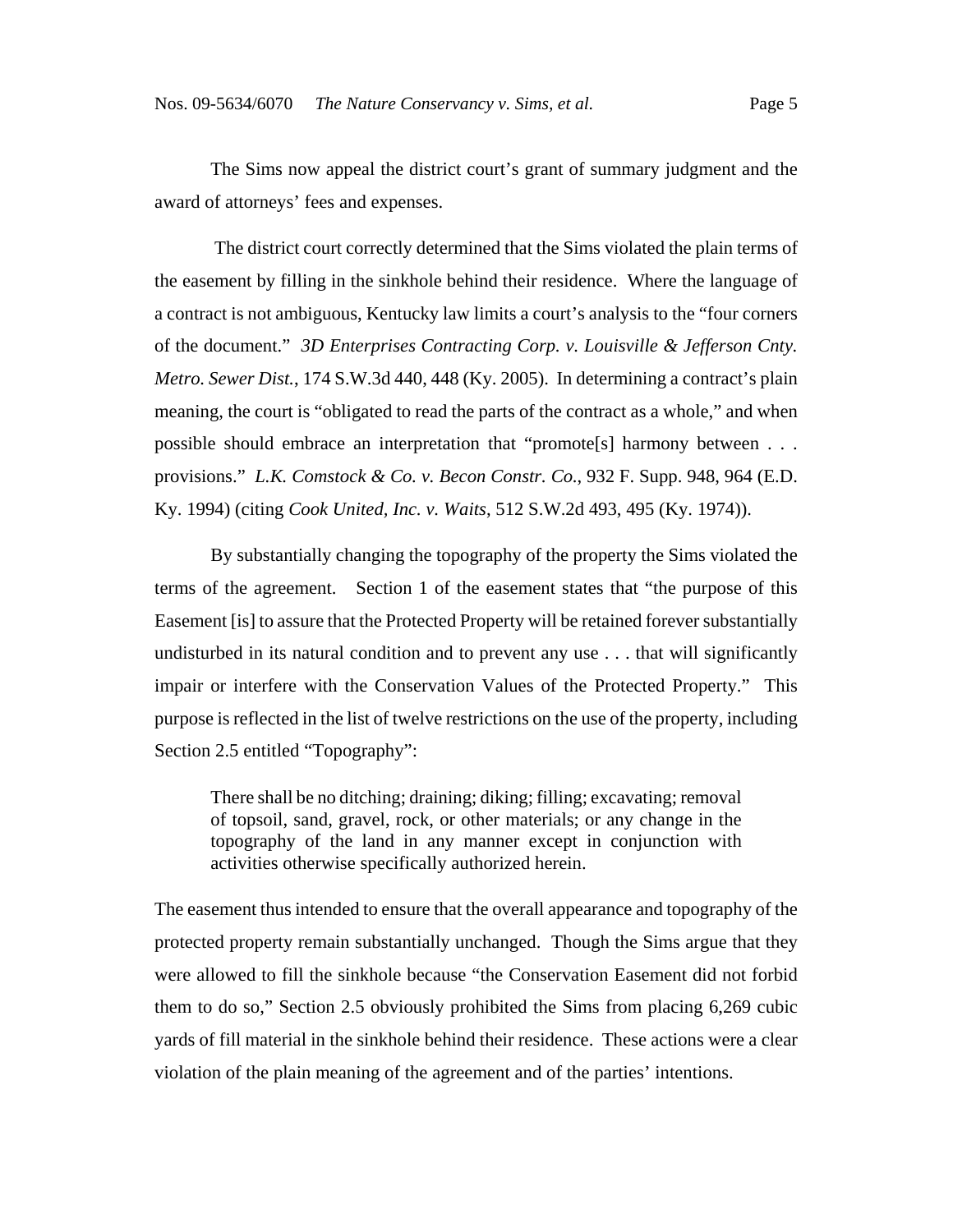The Sims's first argument that they were allowed to "enhance their agricultural usage" of the land under Section 3.2, does not support a different conclusion. A letter from the Sims's attorney to James Aldrich, Director of the Nature Conservancy in Lexington, explains how the "sinkhole created a problem for [the Sims] and they ... addressed that problem by filling in the hole to adjust the grading." The Sims draw the court's attention to the last clause of Section 2.5, which states that the Sims must not alter the topography of the land "except in conjunction with activities otherwise specifically authorized herein." Pointing to Section 3.2, which permits "commercial agricultur[e]," the Sims assert that because farming is an "activity otherwise specifically authorized," they were allowed to fill the sinkhole to create more land for farming.

The district court correctly reasoned that while Sections 2.5 and 3.2 together permit minor alterations to the land, such as plowing, to allow for "growing crops, raising and selling native plants and their seeds, grazing livestock, cutting, bailing and removing hay," this does not justify the extensive re-grading of the sinkhole. Re-grading the land by placing 6,269 cubic yards of fill material into a depression, where the conservation easement explicitly forbids "filling," is not a normal precursor to farming activities. As the district court states, "read together, [Sections] 2.5 and 3.2 clearly contemplate alteration of the topography as a consequence of the growing of crops, but not 'draining; diking; filling; [or] excavating' for the sole purpose of making farming easier."

Some loss in the agricultural value of the land was, moreover, likely anticipated by the parties. The Sims received a substantial benefit from the purchase of the land with the easement. Though the conservation easement may have arguably hindered their ability to "enhance their agricultural usage," the Sims only paid \$60,084 for the property, in addition to a \$244,939 charitable pledge that resulted in a tax benefit. The parties undoubtedly anticipated a substantial reduction in the economic value of the land.

The Sims's second argument is that when Section 2.5 is read in conjunction with Section 3.7, the reasonable extension of the permission to "dig wells" and "create ponds" is the ability to place the excavated dirt in a sinkhole on their land. The Sims argue that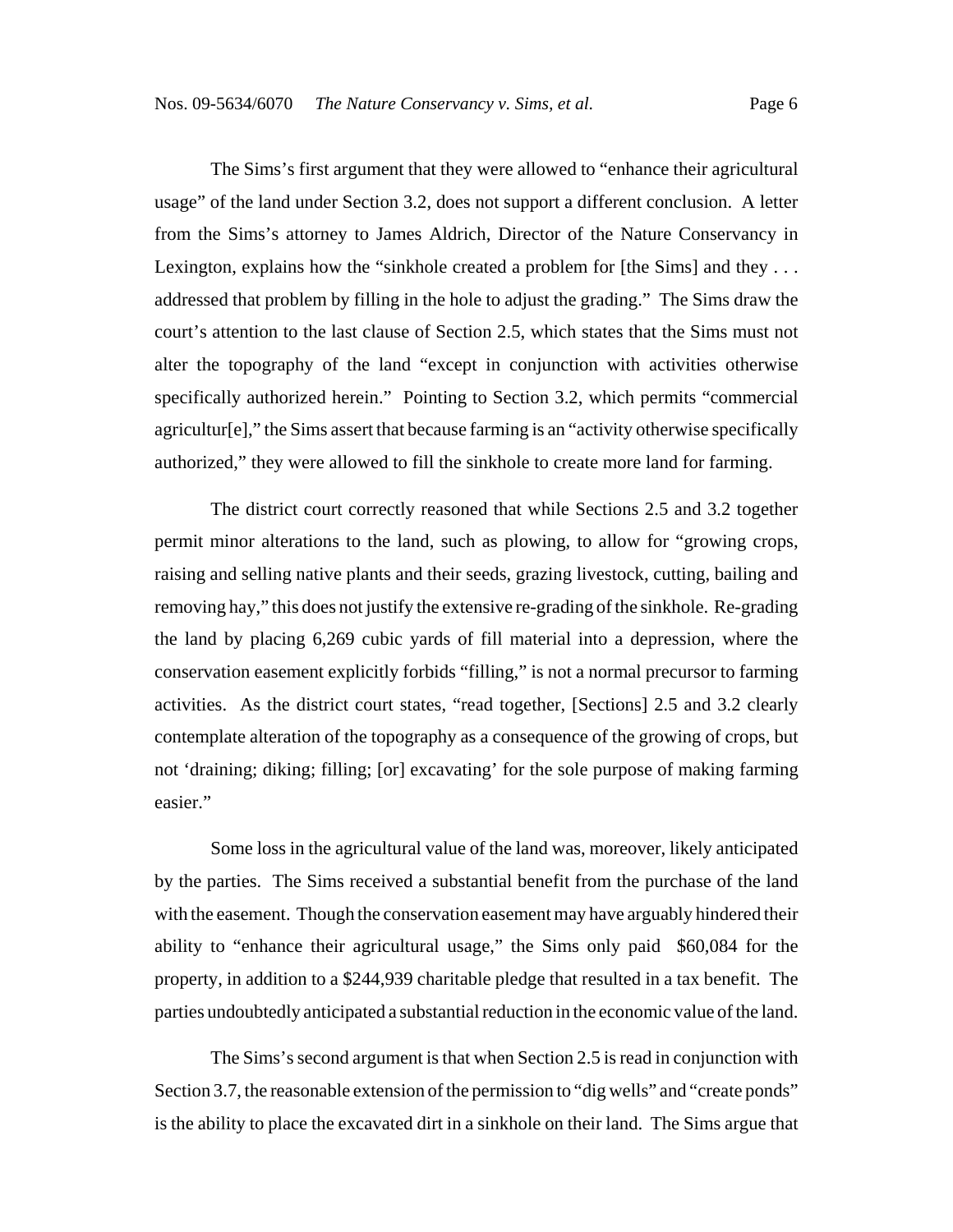any other reading of the two sections would be unworkable, as after digging the permitted pond the excavated dirt would have to "mysteriously evaporate[ ]" or be "transported off [the] premises."

The Sims's interpretation of the conservation easement is unreasonable, as it would allow a Grantor to breach one provision in order to enhance their enjoyment of another provision. While the exception in Section 2.5 may allow "ditching" to dig a well or create a pond, two authorized activities, this does not necessarily mean that the Grantor is also allowed to use the excavated dirt to fill an entirely separate hole or depression on the property. Section 3.7 is silent as to what should happen with the excavated dirt, and this silence does not create "authorization" for an activity that would otherwise be explicitly prohibited. Though the Sims lament the difficulty of disposing of the excavated dirt, there are doubtless ways to do so, without violating the easement. In any event, the difficulty of disposing of the dirt does not justify ignoring the easement, which protects the "significant natural, aesthetic, scientific and educational value[ ] of the land."

The Sims's remaining contentions also fail. The Sims argue that their actions were justified because the status of the depression as a sinkhole was undisclosed prior to their filling in the area. However, regardless of whether the sinkhole was truly a sinkhole or a "dip" or "depression" as originally thought, Section 2.5 prohibits any substantial change in the topography. The Sims also stipulate that they would not have built a \$250,000 residence near the sinkhole if they knew that they could not re-grade the land surrounding the structure. But Section 2.5 explicitly states that filling and changing the topography is not permitted, and it was up to the Sims and their builder to recognize the limitations of their selected location for the home. Thus, the district court properly held that the Sims violated the terms of the agreement.

The district court moreover did not abuse its discretion in awarding the Conservancy \$77,337.50 in attorneys' fees and over \$22,000 in expenses. The conservation easement authorized the district court to grant reasonable attorneys' fees and expenses. Section 5.1 states: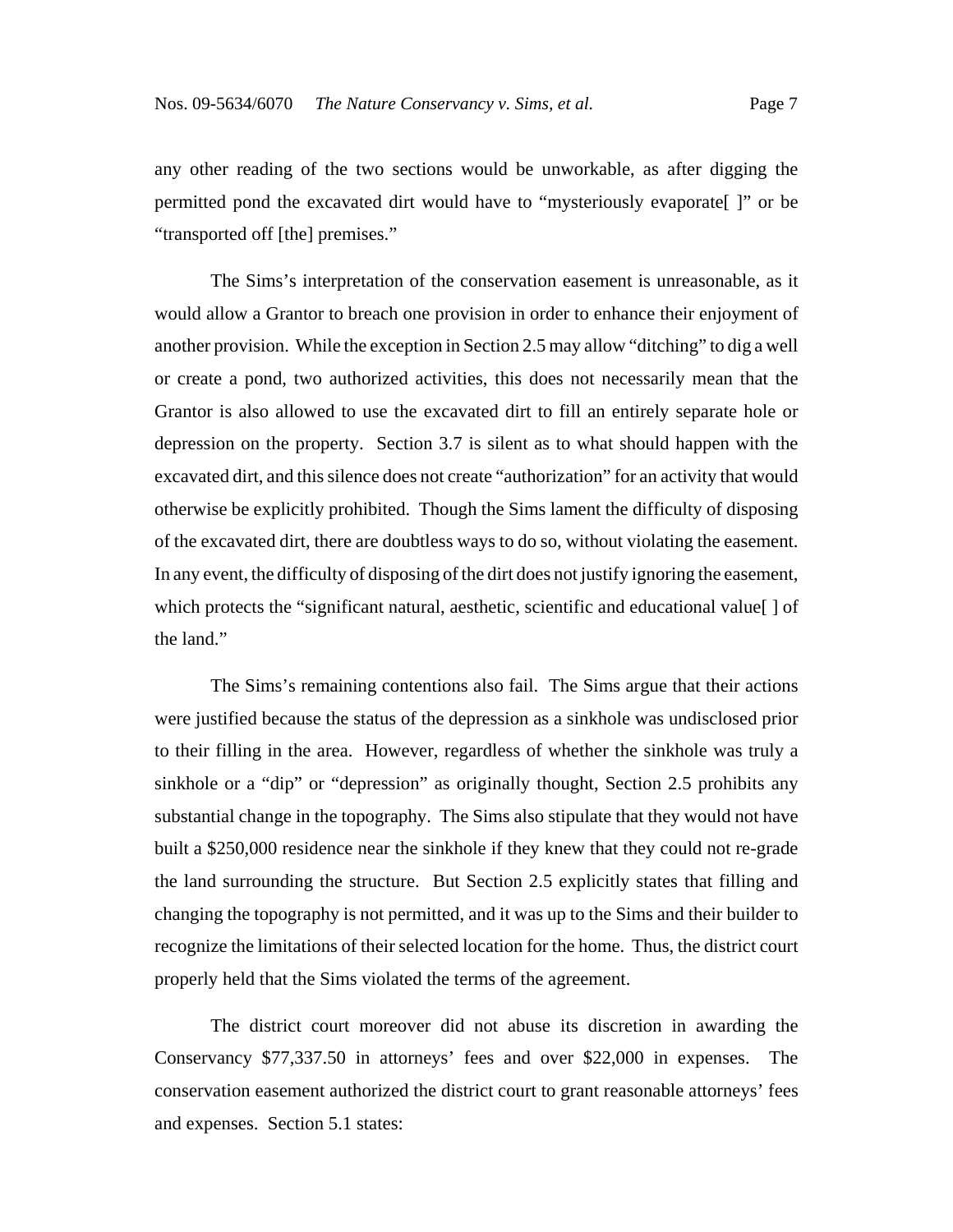All reasonable costs incurred by the Conservancy in enforcing the terms of this Easement against Grantor, including, without limitation, costs and expenses of suit and reasonable attorneys' fees, and any costs of restoration necessitated by Grantor's violation of the terms of this Easement shall be borne by Grantor.

The parties agree that the issue on appeal is whether the fees were reasonable, and that to determine this question the court should apply an abuse of discretion standard. *Perotti v. Seiter*, 935 F.2d 761, 763 (6th Cir. 1991) (stating standard). In general, this court "give[s] great deference to district courts when reviewing an attorney's fee award." *Moulton v. U.S. Steel Corp.*, 581 F.3d 344, 352 (6th Cir. 2009). This is "appropriate in view of the district court's superior understanding of the litigation and the desirability of avoiding frequent appellate review of what essentially are factual matters." *Hensley v. Eckerhart,* 461 U.S. 424, 437 (1983).

The Sims rely on the twelve factors for determining the reasonableness of statutory attorneys' fees in discrimination cases outlined by this court in *Paschal v. Flagstar Bank*, 297 F.3d 431 (6th Cir. 2002). The factors are:

(1) the time and labor required; (2) the novelty and difficulty of the questions; (3) the skill requisite to perform the legal service properly; (4) the preclusion of other employment by the attorney due to acceptance of the case; (5) the customary fee; (6) whether the fee is fixed or contingent; (7) time limitations imposed by the client or the circumstances; (8) the amount involved and the results obtained; (9) the experience, reputation, and ability of the attorneys; (10) the "undesirability" of the case; (11) the nature and length of the professional relationship with the client; and (12) awards in similar cases.

*Id.* at 435 (citations omitted). Assuming the applicability of these factors to contractual fee-shifting provisions, the district court carefully considered the majority of these issues and thus did not abuse its discretion in deciding upon a reasonable award for the Conservancy. This Circuit does not require that the district court apply the *Paschal* factors, *id.* at 435; rather, the touchstone for reasonableness is simply determining whether a fee "is one that is adequate to attract competent counsel, but not produce windfalls to attorneys." *Id.* at 434 (citations and ellipses omitted). As the fees in this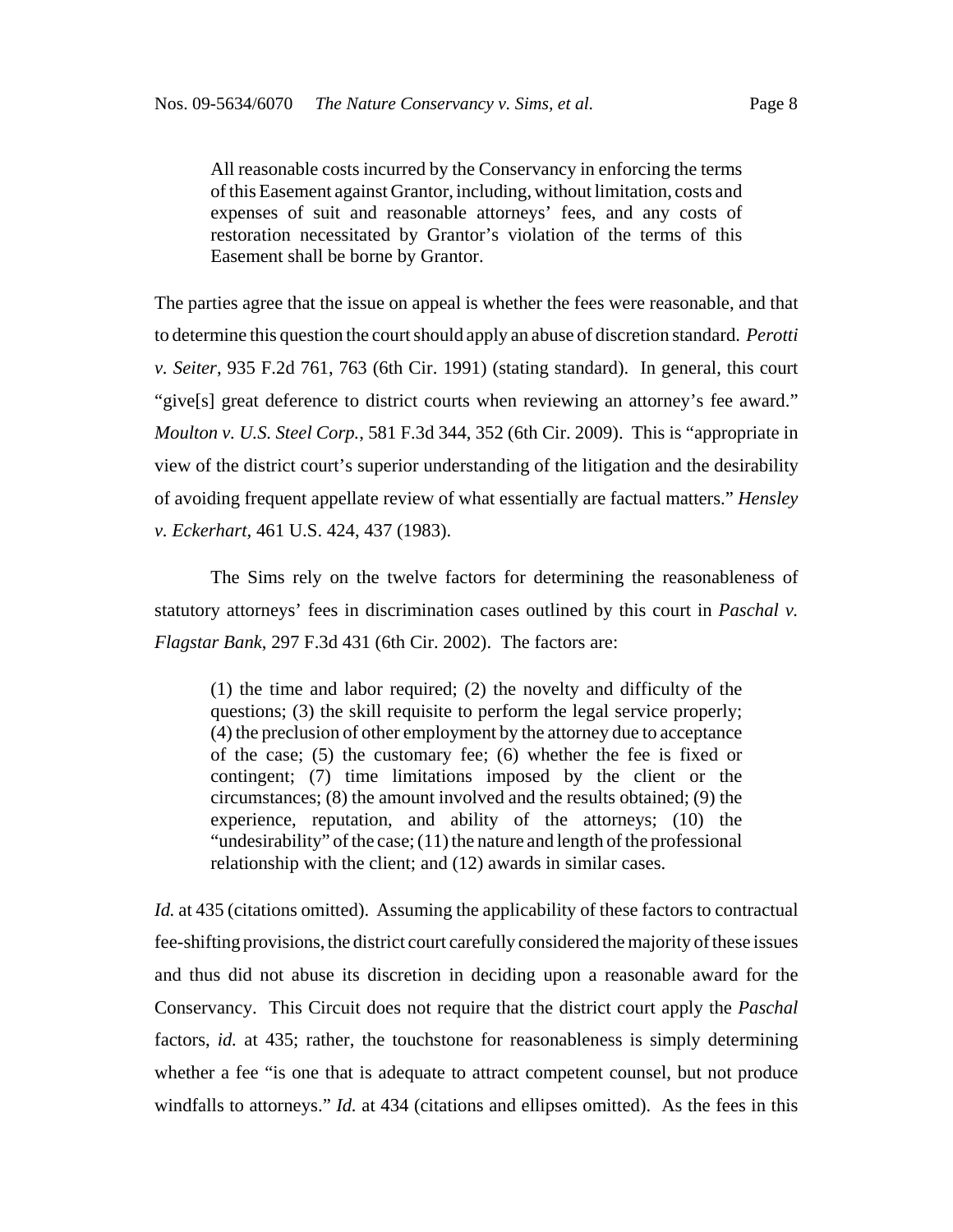case ensured competent counsel but do not appear to have overcompensated the Conservancy's attorneys, the district court did not abuse its discretion in determining the award.

With regard to difficulty, implicating both the "time and labor required" as well as the "novelty" of the case, *id.* at 435, the Sims argue that because there was only a "single issue" litigated, the time and effort spent by the Conservancy's attorneys was unreasonable and the attorneys should not have been compensated. Both parties debate who ultimately prevailed on a number of claims in this case. However, regardless of who actually "won" the settled claims that were not litigated, the district court correctly concluded that "the Conservancy obtained the vast majority of the relief it sought," including prevailing on its summary judgment motion. Of the alleged violations, all but one—the trees near a different sinkhole—were resolved in a manner that was favorable to the Conservancy. Though "unsuccessful claims" arguably should not count towards attorney fees, the reality of litigation is that "[m]uch of counsel's time will be devoted generally to the litigation as a whole, making it difficult to divide the hours expended on a claim-by-claim basis." *Hensley*, 461 U.S. at 435. Because this case "involve[d] a common core of facts" and is "based on related legal theories," *id*., and the Conservancy achieved its desired result on the majority of the alleged violations, the district court did not abuse its discretion when it considered the overall efforts of the Conservancy's attorneys in this litigation.

As for the amount of time the Conservancy's attorneys spent on the case, the district court carefully examined the hours billed, breaking down all of the hours by motion. After reviewing the billing records, the district court decreased the amount awarded to the Conservancy by \$11,774.00. First, the district court found that 66 hours for drafting the summary judgment motion was "unreasonable," and limited that number to 10 hours. The district court then determined that because the "outcome of th[e] litigation did not depend . . . on the responses to media inquiries," these hours should not count towards the total. In addition, the district court specifically discussed the value of various uses of the attorneys' time, including inspections of the property, legal research,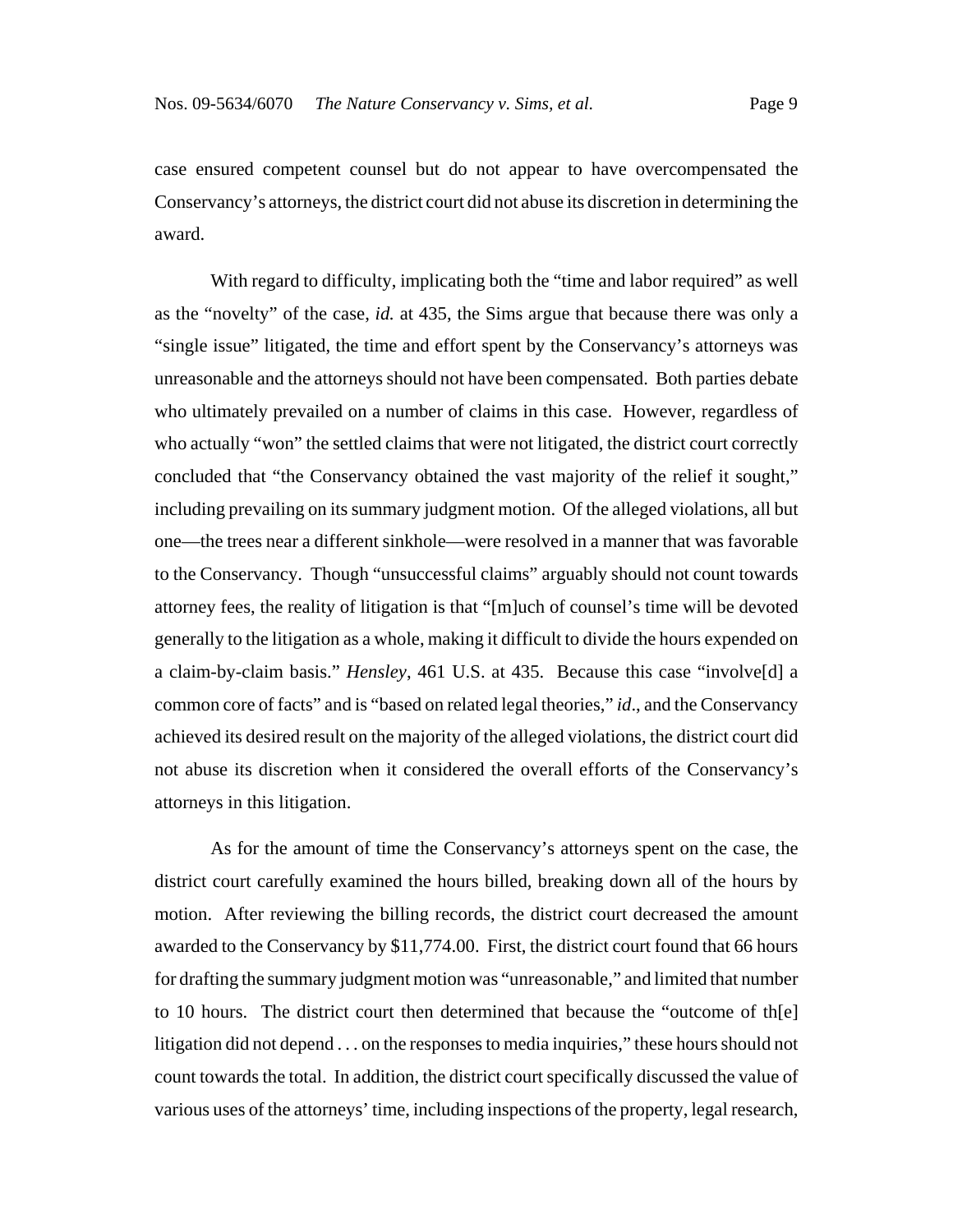and responding to audit inquiries. With this detailed analysis, the district court did not abuse its discretion in determining how many hours should count towards the assessment of reasonable attorneys' fees.

Describing the work of the Conservancy's lawyers as a "duplication of efforts," the Sims argue that one attorney could have litigated the case for the Conservancy and thus the award was excessive. However, it was reasonable for the district court not "to question the way the Conservancy's attorneys staffed this case," especially since it is "quite customary, and in fact more economical, for an associate level attorney to handle simple matters such as this while being advised by more seasoned attorneys." As one lower level associate billed over four times more than all of the partners on this case combined, there is no reason to question the district court's determination on this issue.

Regarding the importance of the case itself, though the Sims argue that there is nothing about this case that makes it rare or exceptional, they provide little evidence to undermine the assertion that this was a critical case for the Conservancy. It is easy to see how a non-profit organization like the Conservancy, which fulfills its mission through easements like the one in this case, would have considered the legal interpretation of the language in the easement to be an important issue.

Similarly, the Sims provide nothing, and there is nothing in the record, to discredit the Conservancy's assertion that its counsel received no compensation and took this case on a contingency fee basis.The Supreme Court has held that an attorney fee request should "not result in a second major litigation," *Hensley*, 461 U.S. at 437; therefore, it was reasonable for the district court to deny the Sims's request for an evidentiary hearing to determine if a favorable fee arrangement existed between the Conservancy and its counsel, allegedly resulting in a windfall for its attorneys.

The Sims also argue, without any case citations, that the district court should have considered the Sims's ability to pay in light of their position as "farmers who earn their subsistence from agricultural pursuits." Moreover, there is nothing in the record to suggest that the Sims could not afford the fee determined by the district court.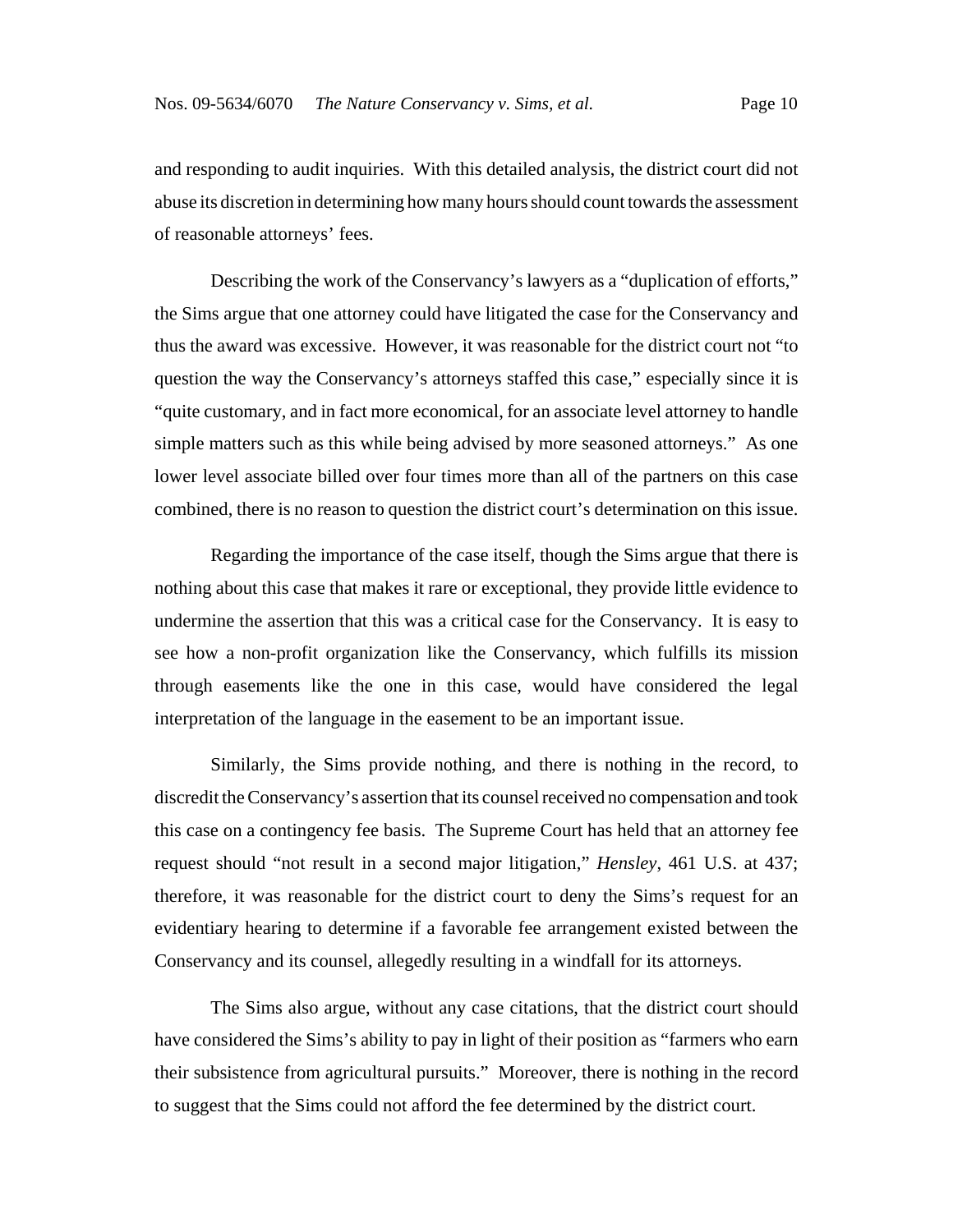The Sims also contest the \$14,500 fee awarded to the Conservancy to pay for a geologist and the \$2,927.41 paid by the Conservancy for the Preliminary Injunction bond. Because these were reasonable expenditures "incurred by the Conservancy [to] enforc[e] the terms of th[e] Easement," the district court did not abuse its discretion in including these expenses in the award owed to the Conservancy.

The Sims claim that the "real purpose for which the Conservancy retained a geologist was to conduct core drillings and otherwise excavate the depression/sinkhole . . . to locate garbage and trash which the Conservancy erroneously alleged had been placed in that area by the Sims." But the Conservancy did not contend that trash was put in the sinkhole in question, as explained above. In any event, even if this were part of the reason, the report submitted by the Conservancy's geologist explicitly states that:

The objective of the evaluation was to determine the volume of fill in the sinkhole and determine the contours of the ground surface prior to the sinkhole being filled. Third Rock has also prepared cost estimates for restoration that include the removal of fill from the sinkhole and a vegetative planting plan.

The terms of the conservation easement allow for "costs of restoration necessitated by Grantor's violation of the terms of the Easement"; therefore, it was reasonable for the Conservancy to hire an expert to determine the extent of the damage caused by the Sims and the cost of restoring the land to its natural state.

Finally, because the Preliminary Injunction bond posted by the Conservancy was a "reasonable cost[ ] incurred by the Conservancy" as part of its litigation efforts to enforce the easement, the district court did not abuse its discretion by requiring the Sims to reimburse the Conservancy \$2,927.41 for the bond.

The judgments of the district court are affirmed.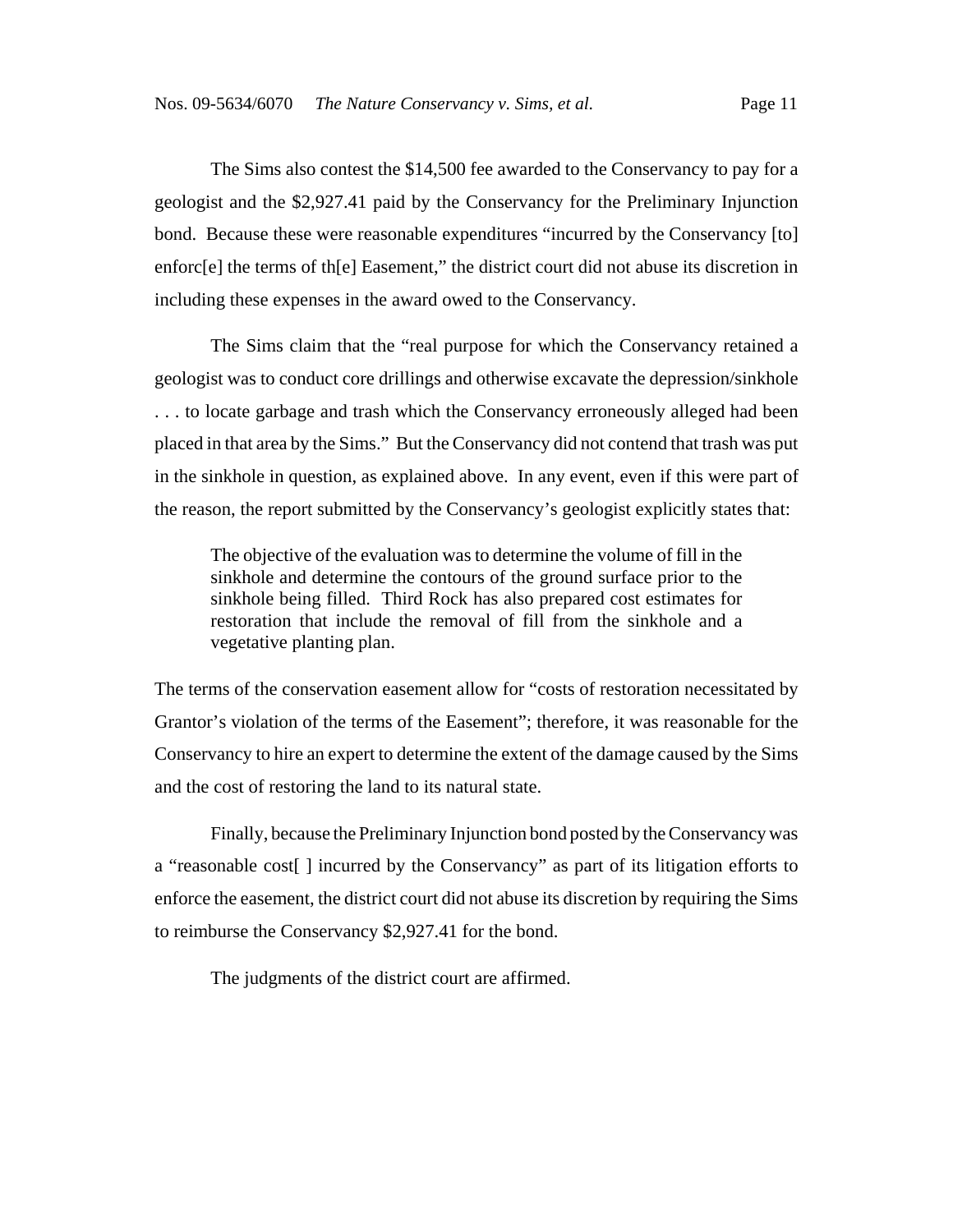### **DISSENT \_\_\_\_\_\_\_\_\_\_\_\_\_\_**

**\_\_\_\_\_\_\_\_\_\_\_\_\_\_**

MERRITT, Circuit Judge, dissenting. My colleagues have overlooked and make no reference to or analysis of Section 3 of the easement agreement between the parties. (See Appendix attached.) This section allows the owner to engage in all normal rights of a landowner except those "expressly prohibited." The agreement does not expressly prohibit filling the sinkhole at issue.

The sinkhole at issue was next to the defendant's home at his farm. It was an unsightly hole in the ground, a few feet deep, according to the pictures in the record, with half dead trees and brush growing out of it. Due to the irregular terrain, it could not be mowed, farmed, landscaped or used for a garden or anything else. It is an eyesore.

In paragraph 3.0 of the environmental agreement entitled "Grantor's Reserved Rights," the landowner (referred to as the "Grantor") — quote — "reserves for Grantor, Grantor's Heirs, Successors and Assigns, all rights as owners of the Protected Property to use the Protected Property <u>for all purposes that are not expressly prohibited</u> herein." (Emphasis added.) The easement agreement between the Nature Conservancy and the landowner then says: "Without limiting the generality of the foregoing, the following rights are expressly reserved" to the landowner. Those "reserved" rights are then listed in eight paragraphs which include (1) "commercial agricultural purposes," which are broadly defined; (2) in the large area around the house, the installation of "fences, driveways, paths," new "landscaping," and other new features like "flower or vegetable gardens for personal enjoyment;" and (3) "dig wells or create ponds." The final paragraph in the list then states that the landowner shall not be obligated "to maintain [the] Protected Property in the condition in which it exists on the date of the Conservation Easement."

The only provision my colleagues can point to restricting the filling of the sinkhole adjacent to the home does not mention anything about sinkholes and contains a broadly expressed exception allowing "filling" or "change in the topography . . . in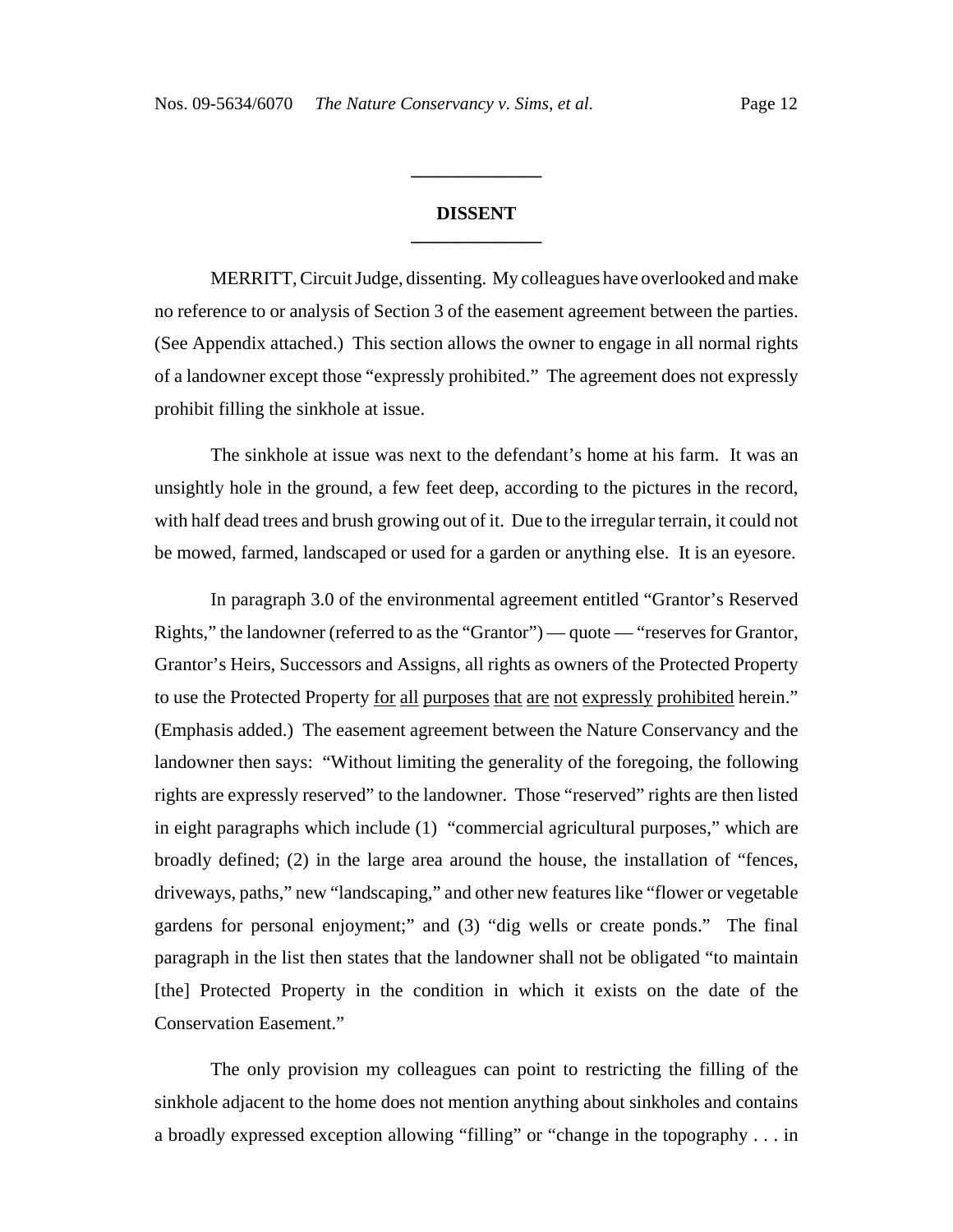conjunction with activities otherwise specifically authorized herein," an obvious reference to the long list of activities on the land in Section 3 reserved to the landowner. The full paragraph that my colleagues rely on states:

2.5 Topography. There shall be no ditching; draining; diking; filling; excavating; removal of topsoil, sand, gravel, rock, or other materials; or any change in the topography of the land in any manner *except in conjunction with activities otherwise specifically authorized herein*.

(Emphasis added.) Literally speaking, the paragraph on its face when parsed allows "filling . . . in conjunction with activities otherwise specifically authorized herein," *e.g.*, "digging a pond" or "landscaping," or farming, etc.

My main point simply is that there is nothing in the agreement that forbids filling the sinkhole. What is clear, if anything, is the language of paragraph 3 that states that the landowner retains "all rights" that are not "expressly prohibited herein" and the language of paragraph 3.8 that the landowner does not have to "maintain the property" just as it was at the time of the contract.

Beyond that, the record here does not reflect that the sinkhole-filling is harming or affecting anyone except the owners. The fill from the pond is used for improving and beautifying the property. I would, therefore, reverse the district court's decision that orders the landowner to now remove all of the fill in the sinkhole and then to pay to the Nature Conservancy a \$100,000 judgment. The environmental agreement itself preserves the landowner's liberty to use his property "for all purposes that are not expressly prohibited," including filling this sinkhole, which is not expressly prohibited. I would preserve this valuable choice or liberty handed down from the common law rather than preserving the sinkhole. No one in this case has attempted to show or describe what possible value the sinkhole has for purposes of historic and environmental preservation.

Attached to this opinion as an Appendix is the portion of the contract between the parties that contains the operative provisions to be interpreted in this case.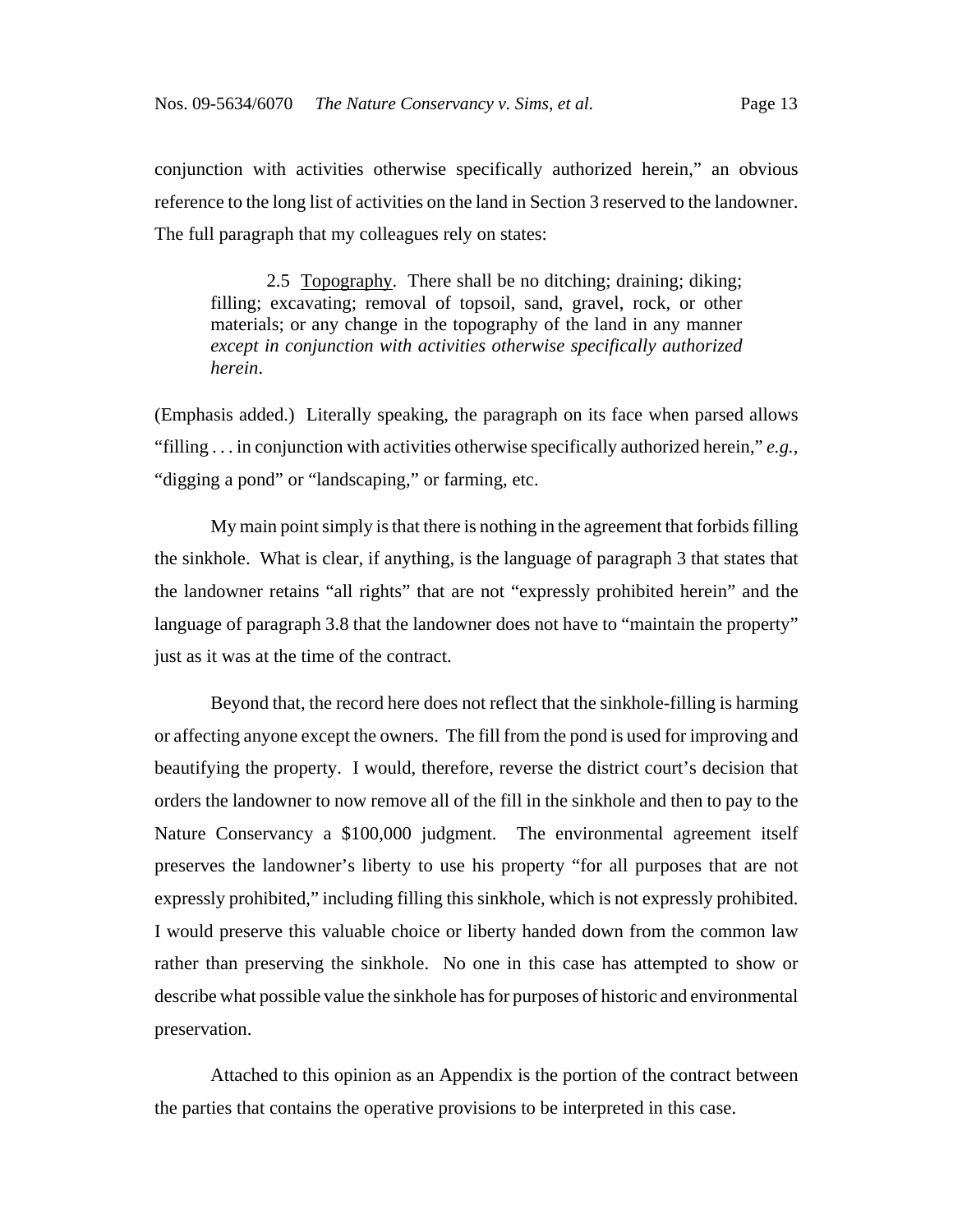

Case: 5:07-cv-00112-JMH-JBT Doc #: 2-7 Filed: 04/20/07 Page: 9 of 21 - Page ID#: 105

Appendix

1. PURPOSE. It is the purpose of this Easement to assure that the Protected Property will be retained forever substantially undisturbed in its natural condition and to prevent any use of the Protected Property that will significantly impair or interfere with the Conservation Values of the Protected Property. Grantor intends that this Easement will confine the use of the Protected Property to activities that are consistent with the purpose of this Easement.

PROHIBITED USES/RESTRICTIONS. Any activity on or use of the 2. Protected Property inconsistent with the purpose of this Easement is prohibited. Without limiting the generality of the foregoing, the following activities and uses are expressly prohibited except as provided in paragraph 3 below:

2.1. Commercial Activity. There shall be no industrial, commercial, or commercial recreational activity undertaken or allowed on the Protected Property. No right of passage shall be granted or retained across or upon the Protected Property if that

 $\cdot$  -9. $\cdot$ 

 $\alpha$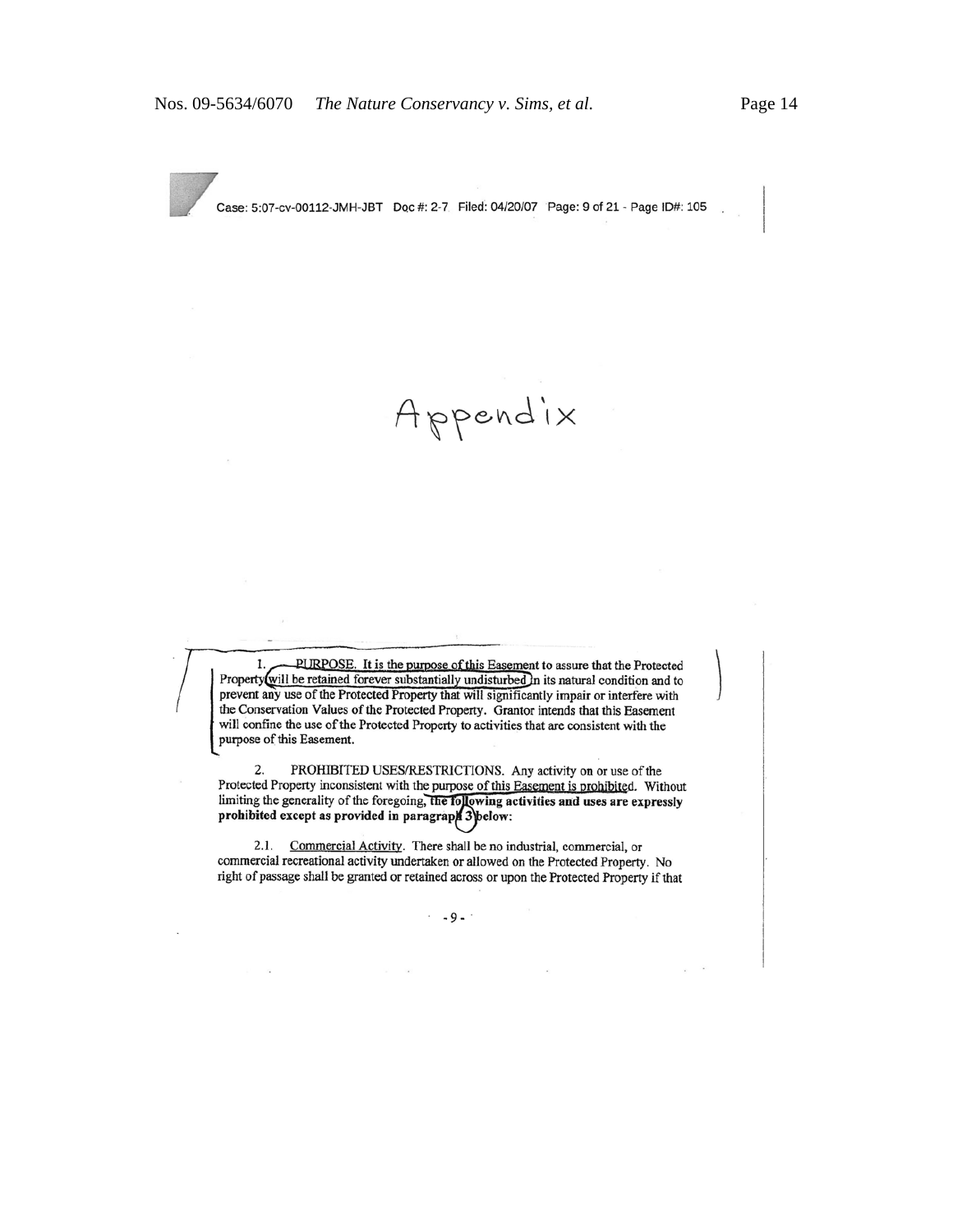Case: 5:07-cv-00112-JMH-JBT Doc #: 2-7 Filed: 04/20/07 Page: 10 of 21 - Page ID#:

right of passage is used in conjunction with such prohibited activities. (See paragraph 3.2 below.)

 $2.2.$ Structures. There shall be no construction or placing of any house, garage, barn or other building, tennis or other recreational court, landing strip, mobile home, swimming pool, fence or sign (other than those permitted, required or allowed by the Conservancy for appropriate management, prevention of hunting or trespass, etc.), asphalt, concrete pavement, billboard or other advertising display, antenna, utility pole, microwave tower, radio/television tower, other transmission towers, conduit, line, sodium vapor light or any other temporary or permanent structure or facility on the Protected Property. (See paragraph 3.3 below.)

2.3. Subdivision. The Protected Property may not be divided, partitioned, subdivided or conveyed except as required for separate ownership of no more than two (2) residential or agricultural parcels. The minimum size of any subdivided parcel shall be fifty (50) acres.

2.4. Mining. There shall be no mining, drilling, exploring for or removal of minerals from the Protected Property.

2.5. Topography. There shall be no ditching; draining; diking; filling; excavating; removal of topsoil, sand, gravel, rock, or other materials; or any change in the topography of the land in any manner except in conjunction with activities otherwise specifically authorized herein.

2.6. Water. There shall be no manipulation or alteration of creeks, streams, surface or subsurface springs or other bodies of water or the shorelines thereof or any activities on or uses of the Protected Property detrimental to water purity or quality.

2.7. Dumping/Hazardous Wastes. There shall be no dumping of trash, noncompostable garbage, hazardous or toxic substance or other unsightly or offensive material.

2.8. Roads. There shall be no building of new roads or other rights of way except for paths and foot trails consistent with the preservation of the Protected Property. Existing roads may be maintained but shall not be widened or improved.

2.9. Feedlots. There shall be no feedlots permitted on the Protected Property.

2.10. Removal of Vegetation. There shall be no removal, destruction, cutting, trimming or mowing of any trees or other vegetation, living or dead except (a) to remove hazardous trees for reasons of safety, (b) to construct and/or protect existing or authorized roads, fences, foot trails and paths or areas immediately adjacent to authorized structures,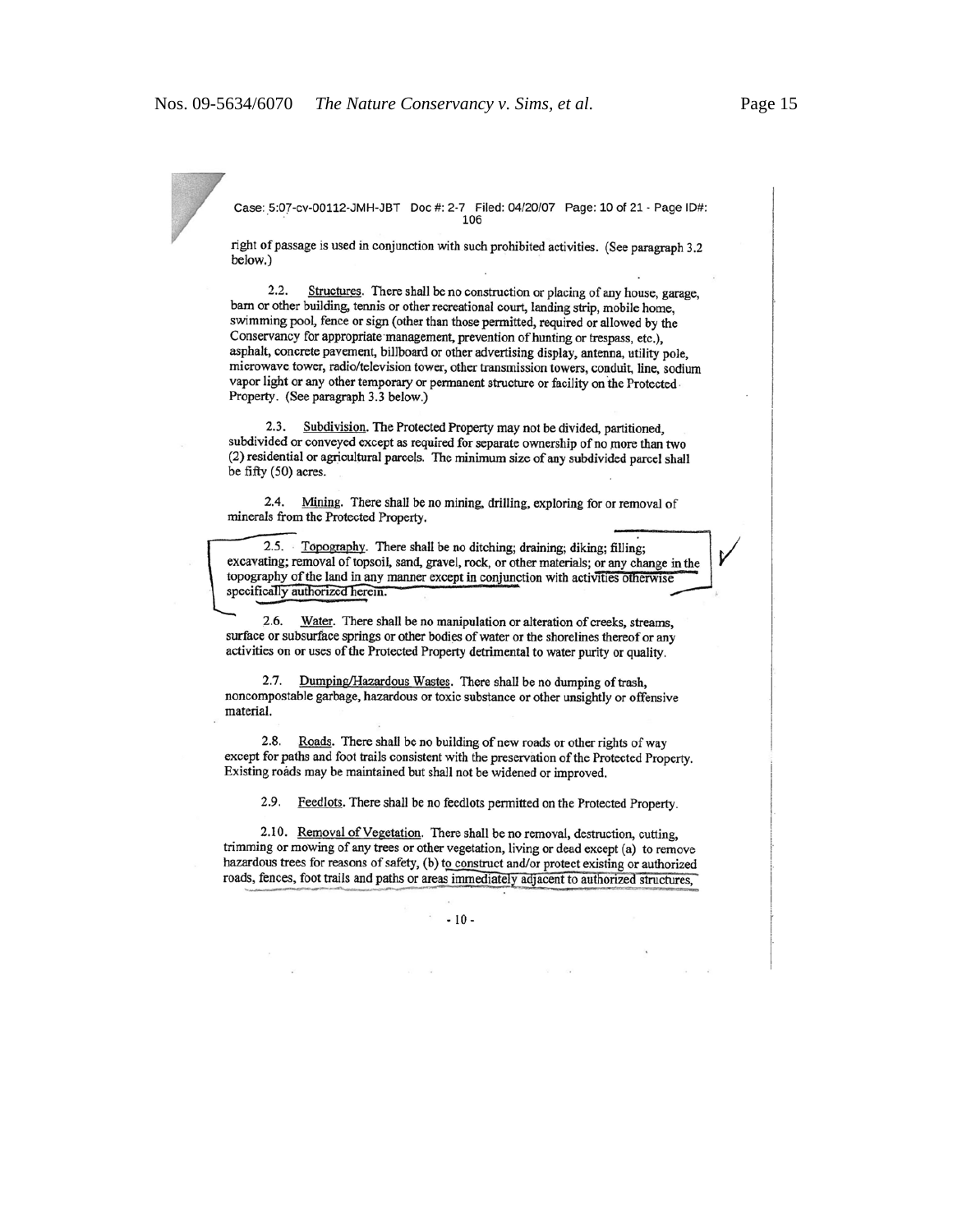Case: 5:07-cv-00112-JMH-JBT Doc #: 2-7 Filed: 04/20/07 Page: 11 of 21 - Page ID#: 107

(c) to use downed and dead timber for personal use as firewood, or (d) to remove invasive, non-native vegetation.

2.11. Non-Native Species. No invasive non-native plant or animal species shall be introduced to the Protected Property by Grantor without the prior written consent of the Conservancy. The Conservancy may withhold such consent if it determines, in its sole discretion, that a non-native species which Grantor wishes to introduce is invasive and/or would have adverse effects on other tracts of land in the Kentucky River Palisades. Among the animal species that shall not be introduced are: pheasants, wild boar and deer species from Europe or Asia. Among the plant species that shall not be introduced are: bush honeysuckles (Lonicera spp.), privets (Ligustrum spp.), winter creeper (Euonymus fortunei), burning bush (Euonymus alatus), Tree-of-Heaven (Ailanthus altissima), white mulberry (Morus alba), multiflora rose (Rosa multiflora), autumn olives (Elaeagnus spp.), kudzu (Pueraria lobata), Japanese spiraea (Spiraea japonica), English ivy (Hedera helix), periwinkle (Vinca minor), and Asian running bamboos (Phyllostachys spp., Sasa spp.).

2.12. Spraying. There shall be no use of pesticides or biocides, including but not limited to insecticides, fungicides, rodenticides and herbicides except as may be necessary to eliminate non-native species and with the prior written approval of the Conservancy and except, in the Residential/Agricultural Area, for the use of agricultural chemicals that may be used according to accepted agricultural practices in compliance with all applicable laws and regulations.

GRANTOR'S RESERVED RIGHTS. The Grantor reserves for Grantor, 3. Grantor's heirs, successors and assigns, all rights as owners of the Protected Property to use the Protected Property for all purposes that are not expressly prohibited herein and are not inconsistent with this Easement. Without limiting the generality of the foregoing, the following rights are expressly reserved:

3.1. Conveyance. Grantor may sell, give, mortgage, lease or otherwise convey the Protected Property, provided that such conveyance is subject to this Easement and written notice is provided to the Conservancy in accordance with paragraph 6.5 below.

3.2. Agricultural Uses. Notwithstanding the foregoing provisions of paragraph 2, the Residential/Agricultural Area of the Protected Property (as shown on Exhibit B) may be used for commercial agricultural purposes including growing crops, raising and selling native plants and their seeds, grazing livestock, cutting, baling and removing hay, and passage may be allowed across or upon the Protected Property in conjunction with this permitted activity.